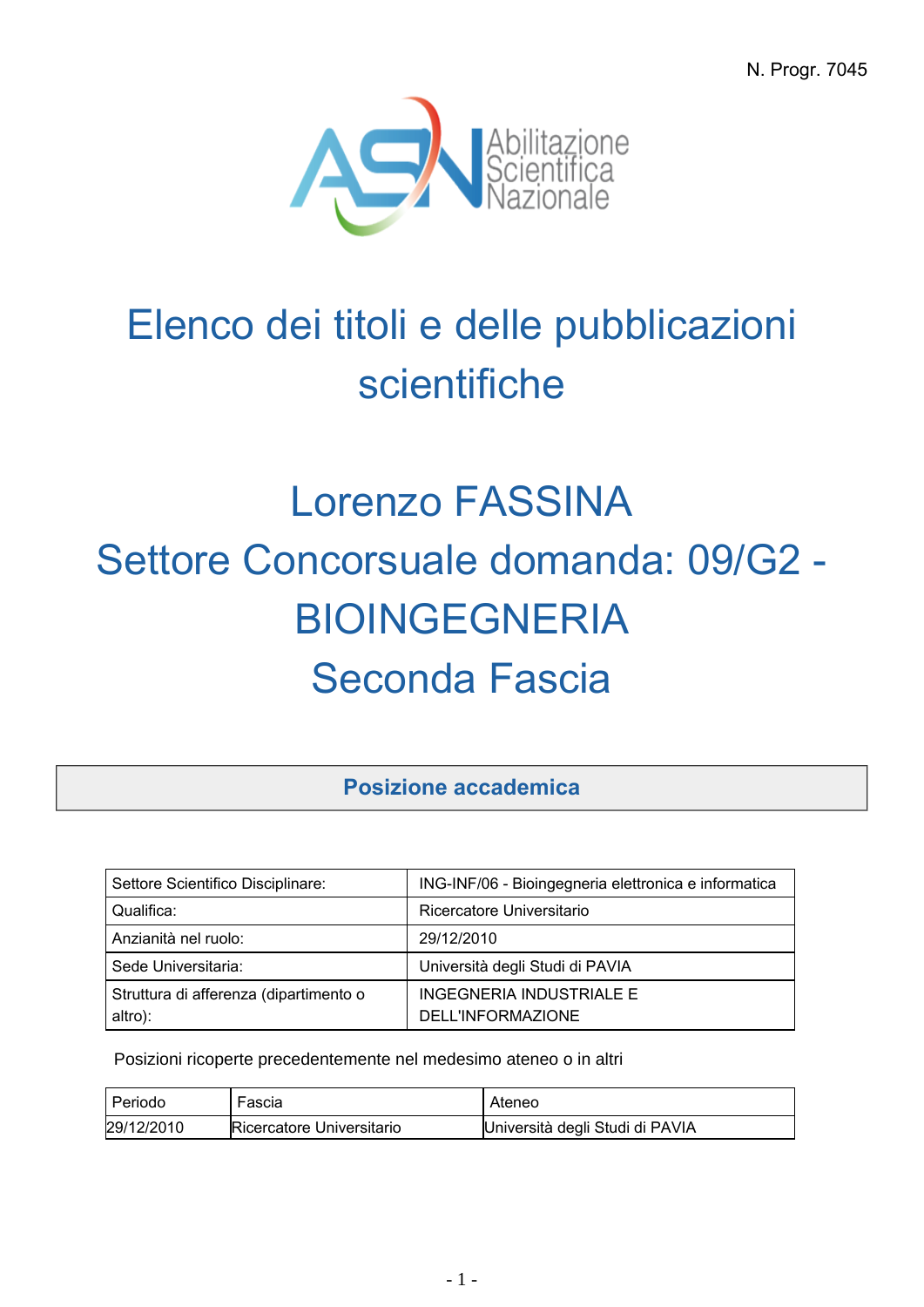## **Pubblicazioni scientifiche ai fini del Art.7 DM 120/2016**

| 1 | 2015 | Articolo in rivista<br>Rebuzzini P, Cebral E, Fassina L, Alberto Redi C, Zuccotti M, Garagna S.<br>(2015). Arsenic trioxide alters the differentiation of mouse embryonic stem<br>cell into cardiomyocytes SCIENTIFIC REPORTS, vol. 5, ISSN:<br>2045-2322, doi: 10.1038/srep14993                                                                                                                                                         |
|---|------|-------------------------------------------------------------------------------------------------------------------------------------------------------------------------------------------------------------------------------------------------------------------------------------------------------------------------------------------------------------------------------------------------------------------------------------------|
| 2 | 2015 | Articolo in rivista<br>Fassina L., Magenes G., Gimmelli R., Naro F. (2015). Modulation of the<br>cardiomyocyte contraction inside a hydrostatic pressure bioreactor: in vitro<br>verification of the Frank-Starling law. BIOMED RESEARCH<br>INTERNATIONAL, vol. 2015, ISSN: 2314-6141, doi: 10.1155/2015/542105                                                                                                                           |
| 3 | 2014 | Articolo in rivista<br>Mognaschi M.E., Di Barba P., Magenes G., Lenzi A., Naro F., Fassina L.<br>(2014). Field models and numerical dosimetry inside an<br>extremely-low-frequency electromagnetic bioreactor: the theoretical link<br>between the electromagnetically induced mechanical forces and the<br>biological mechanisms of the cell tensegrity. SPRINGERPLUS, vol. 3, p.<br>1-12, ISSN: 2193-1801, doi: 10.1186/2193-1801-3-473 |
| 4 | 2012 | Articolo in rivista<br>Fassina L, Magenes G, Inzaghi A, Palumbo S, Allavena G, Miracco C,<br>Pirtoli L, Biggiogera M, Comincini S (2012). AUTOCOUNTER, an ImageJ<br>JavaScript to analyze LC3B-GFP expression dynamics in<br>autophagy-induced astrocytoma cells. EUROPEAN JOURNAL OF<br>HISTOCHEMISTRY, vol. 56, p. 277-283, ISSN: 2038-8306, doi:<br>10.4081/ejh.2012.e44                                                               |
| 5 | 2011 | Articolo in rivista<br>Fassina Lorenzo, Di Grazia Antonio, Naro Fabio, Monaco Lucia, Cusella De<br>Angelis Maria Gabriella, Magenes Giovanni (2011). Video evaluation of the<br>kinematics and dynamics of the beating cardiac syncytium: an alternative to<br>the Langendorff method. INTERNATIONAL JOURNAL OF ARTIFICIAL<br>ORGANS, vol. 34, p. 546-558, ISSN: 0391-3988, doi:<br>10.5301/IJAO.2011.8510                                |
| 6 | 2011 | Articolo in rivista<br>Osera Cecilia, Fassina Lorenzo, Amadio Marialaura, Venturini Letizia,<br>Buoso Erica, Magenes Giovanni, Govoni Stefano, Ricevuti Giovanni,<br>Pascale Alessia (2011). Cytoprotective response induced by<br>electromagnetic stimulation on SH-SY5Y human neuroblastoma cell line.<br>TISSUE ENGINEERING, PART A, vol. 17, p. 2573-2582, ISSN: 1937-3341,<br>doi: 10.1089/ten.TEA.2011.0071                         |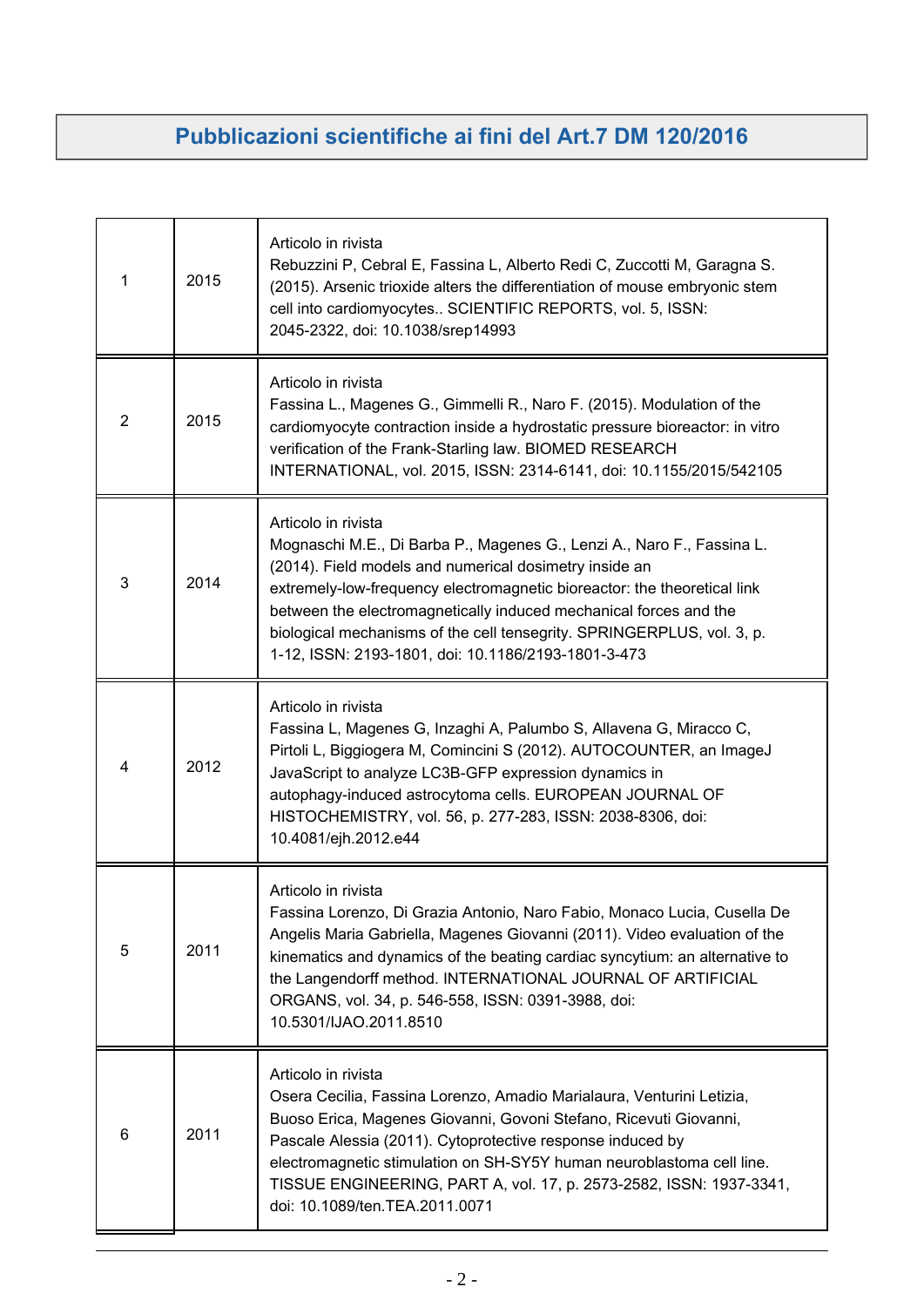| 7  | 2010 | Articolo in rivista<br>Lorenzo Fassina, Enrica Saino, Maria Gabriella Cusella De Angelis,<br>Giovanni Magenes, Francesco Benazzo, Livia Visai (2010). Low-power<br>ultrasounds as a tool to culture human osteoblasts inside cancellous<br>hydroxyapatite. BIOINORGANIC CHEMISTRY AND APPLICATIONS, vol.<br>2010, p. 1-8, ISSN: 1565-3633, doi: 10.1155/2010/456240                               |
|----|------|---------------------------------------------------------------------------------------------------------------------------------------------------------------------------------------------------------------------------------------------------------------------------------------------------------------------------------------------------------------------------------------------------|
| 8  | 2010 | Articolo in rivista<br>Fassina L, Saino E, Sbarra MS, Visai L, De Angelis MGC, Magenes G,<br>Benazzo F. (2010). In vitro electromagnetically stimulated SAOS-2<br>osteoblasts inside porous hydroxyapatite JOURNAL OF BIOMEDICAL<br>MATERIALS RESEARCH. PART A, vol. 93A, p. 1272-1279, ISSN:<br>1549-3296, doi: 10.1002/jbm.a.32620                                                              |
| 9  | 2009 | Articolo in rivista<br>Fassina L., Saino E., Sbarra M.S., Visai L., Cusella De Angelis M.G.,<br>Mazzini G., Benazzo F., Magenes G. (2009). Ultrasonic and<br>electromagnetic enhancement of a culture of human SAOS-2 osteoblasts<br>seeded onto a titanium plasma-spray surface. TISSUE ENGINEERING,<br>PART C: METHODS, vol. 15, p. 233-242, ISSN: 1937-3384, doi:<br>10.1089/ten.tec.2008.0398 |
| 10 | 2008 | Articolo in rivista<br>L. FASSINA, E. SAINO, L. VISAI, G. SILVANI, M.G. CUSELLA DE<br>ANGELIS, G. MAZZINI, F. BENAZZO, G. MAGENES (2008).<br>Electromagnetic enhancement of a culture of human SAOS-2 osteoblasts<br>seeded onto titanium fiber-mesh scaffold. JOURNAL OF BIOMEDICAL<br>MATERIALS RESEARCH. PART A, vol. 87, p. 750-759, ISSN: 1549-3296,<br>doi: 10.1002/jbm.a.31827             |
| 11 | 2006 | Articolo in rivista<br>Fassina L., Visai L., Benazzo F., Benedetti L., Calligaro A., De Angelis MG.,<br>Farina A., Maliardi V., Magenes G. (2006). Effects of electromagnetic<br>stimulation on calcified matrix production by SAOS-2 cells over a<br>polyurethane porous scaffold. TISSUE ENGINEERING, vol. 12, p.<br>1985-1999, ISSN: 1076-3279, doi: 10.1089/ten.2006.12.1985                  |
| 12 | 2005 | Articolo in rivista<br>FASSINA L., VISA L., ASTI L., BENAZZO F., SPEZIALE P., TANZI M.C.,<br>MAGENES G. (2005). Calcified matrix production by SAOS-2 cells inside a<br>polyurethane porous scaffold, using a perfusion bioreactor TISSUE<br>ENGINEERING, vol. 11, p. 685-700, ISSN: 1076-3279                                                                                                    |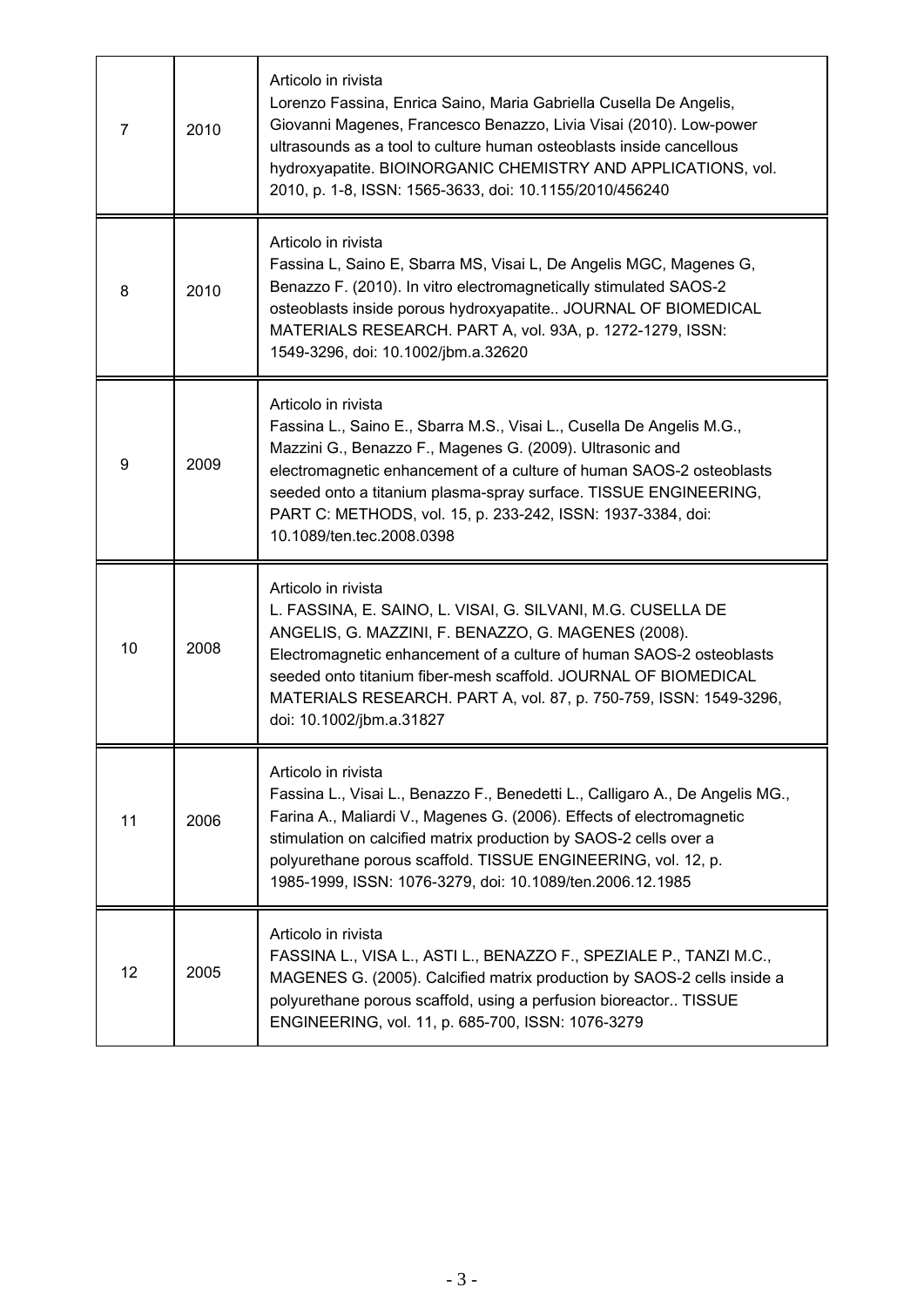## **Pubblicazioni scientifiche ai fini degli indicatori**

| 1 | 2016 | Articolo in rivista<br>Marfia G., Navone S.E., Abdel Hadi L., Paroni M., Berno V., Beretta M.,<br>Gualtierotti R., Ingegnoli F., Levi V., Miozzo M., Geginat J., Fassina L.,<br>Rampini P., Tremolada C., Riboni L., Campanella R. (2016). The adipose<br>mesenchymal stem cell secretome inhibits inflammatory responses of<br>microglia: evidence for an involvement of sphingosine-1-phosphate<br>signalling. STEM CELLS AND DEVELOPMENT, vol. 25, p. 1095-1107,<br>ISSN: 1547-3287, doi: 10.1089/scd.2015.0268 |
|---|------|--------------------------------------------------------------------------------------------------------------------------------------------------------------------------------------------------------------------------------------------------------------------------------------------------------------------------------------------------------------------------------------------------------------------------------------------------------------------------------------------------------------------|
| 2 | 2016 | Articolo in rivista<br>Meraviglia V., Wen J., Piacentini L., Campostrini G., Wang C., Florio M.C.,<br>Azzimato V., Fassina L., Langes M., Wong J., Miragoli M., Gaetano C.,<br>Pompilio G., Barbuti A., Di Francesco D., Mascalzoni D., Pramstaller P.P.,<br>Colombo G.I., Chen H.V., Rossini A. (2016). Higher cardiogenic potential of<br>IPSCs derived from cardiac versus skin stromal cells. FRONTIERS IN<br>BIOSCIENCE, vol. 21, p. 719-743, ISSN: 1093-9946, doi: 10.2741/4417                              |
| 3 | 2016 | Articolo in rivista<br>Patrucco A., Cristofaro F., Simionati M., Zoccola M., Bruni G., Fassina L.,<br>Visai L., Magenes G., Mossotti R., Montarsolo A., Tonin C. (2016). Wool<br>fibril sponges with perspective biomedical applications. MATERIALS<br>SCIENCE AND ENGINEERING. C, BIOMIMETIC MATERIALS, SENSORS<br>AND SYSTEMS, vol. 61, p. 42-50, ISSN: 0928-4931, doi:<br>10.1016/j.msec.2015.11.073                                                                                                            |
| 4 | 2016 | Articolo in rivista<br>Cornacchione M, Pellegrini M, Fassina L, Mognaschi ME, Di Siena S,<br>Gimmelli R, Ambrosino P, Soldovieri MV, Taglialatela M, Gianfrilli D, Isidori<br>AM, Lenzi A, Naro F (2016). β-Adrenergic response is counteracted by<br>extremely-low-frequency pulsed electromagnetic fields in beating<br>cardiomyocytes. JOURNAL OF MOLECULAR AND CELLULAR<br>CARDIOLOGY, vol. 98, p. 146-158, ISSN: 0022-2828, doi:<br>10.1016/j.yjmcc.2016.07.004                                               |
| 5 | 2016 | Articolo in rivista<br>Falone S., Marchesi N., Osera C., Fassina L., Comincini S., Amadio M.,<br>Pascale A. (2016). Pulsed electromagnetic field (PEMF) prevents<br>pro-oxidant effects of H2O2 in SK-N-BE(2) human neuroblastoma cells.<br>INTERNATIONAL JOURNAL OF RADIATION BIOLOGY, vol. 92, ISSN:<br>0955-3002, doi: 10.3109/09553002.2016.1150619                                                                                                                                                            |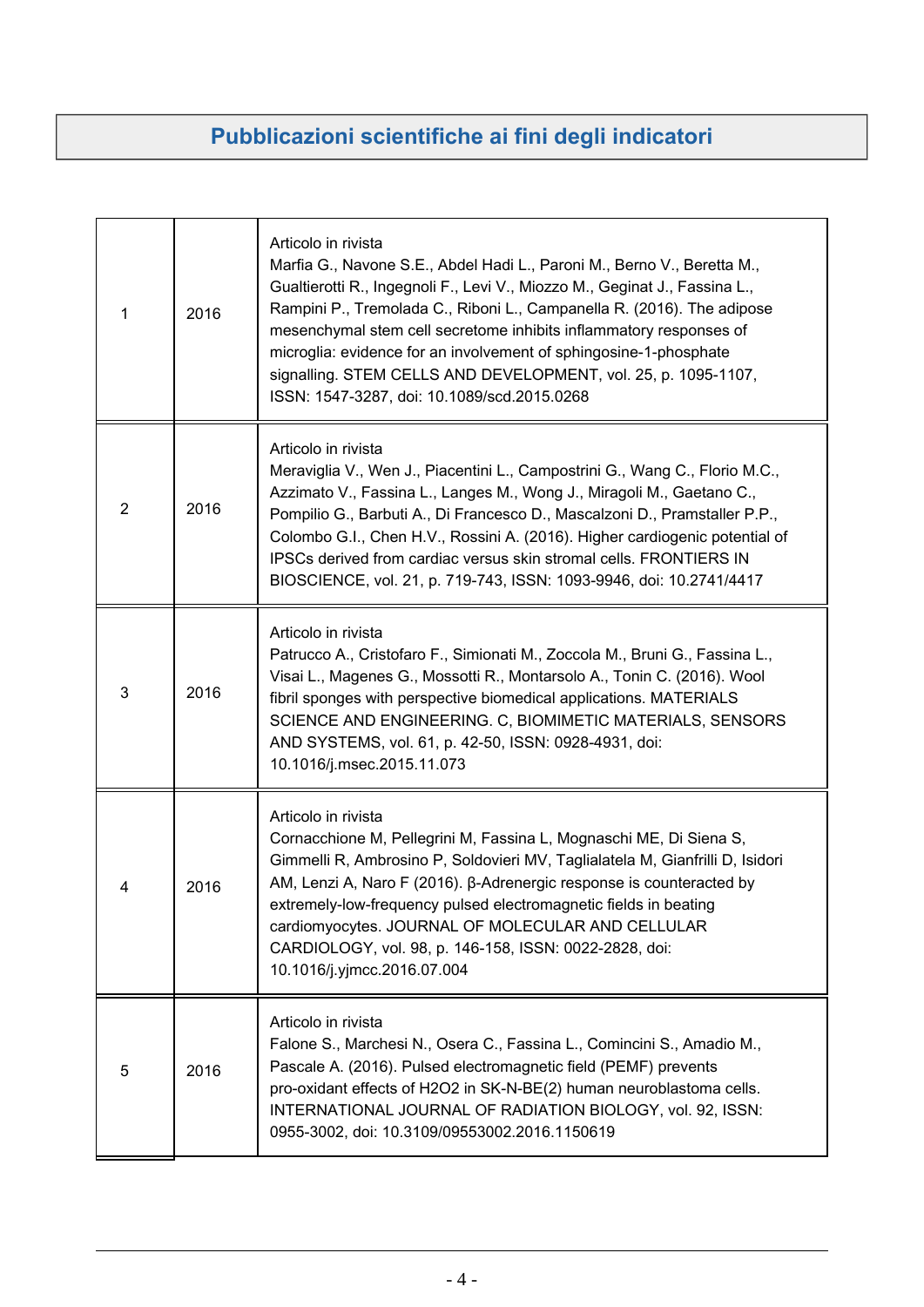| 6  | 2015 | Articolo in rivista<br>Isidori A.M., Cornacchione M., Barbagallo F., Di Grazia A., Barrios F.,<br>Fassina L., Monaco L., Giannetta E., Gianfrilli D., Garofalo S., Zhang X.,<br>Chen X., Xiang Y.K., Lenzi A., Pellegrini M., Naro F. (2015). Inhibition of<br>type 5 phosphodiesterase counteracts β2-adrenergic signalling in beating<br>cardiomyocytes. CARDIOVASCULAR RESEARCH, vol. 106, p. 408-420,<br>ISSN: 0008-6363, doi: 10.1093/cvr/cvv123                                                      |
|----|------|------------------------------------------------------------------------------------------------------------------------------------------------------------------------------------------------------------------------------------------------------------------------------------------------------------------------------------------------------------------------------------------------------------------------------------------------------------------------------------------------------------|
| 7  | 2015 | Articolo in rivista<br>Fassina L., Magenes G., Gimmelli R., Naro F. (2015). Modulation of the<br>cardiomyocyte contraction inside a hydrostatic pressure bioreactor: in vitro<br>verification of the Frank-Starling law. BIOMED RESEARCH<br>INTERNATIONAL, vol. 2015, ISSN: 2314-6141, doi: 10.1155/2015/542105                                                                                                                                                                                            |
| 8  | 2015 | Articolo in rivista<br>Zuccotti M., Merico V., Rebuzzini P., Belli M., Vigone G, Mulas F, Fassina<br>L, Wruck W, Adjaye J, Bellazzi R, Garagna S. (2015). 3D culture of ovarian<br>follicles: A system towards their engineering?. THE INTERNATIONAL<br>JOURNAL OF DEVELOPMENTAL BIOLOGY, vol. 59, p. 211-216, ISSN:<br>1696-3547, doi: 10.1387/ijdb.150172mz                                                                                                                                              |
| 9  | 2015 | Articolo in rivista<br>Rebuzzini P, Cebral E, Fassina L, Alberto Redi C, Zuccotti M, Garagna S.<br>(2015). Arsenic trioxide alters the differentiation of mouse embryonic stem<br>cell into cardiomyocytes SCIENTIFIC REPORTS, vol. 5, ISSN:<br>2045-2322, doi: 10.1038/srep14993                                                                                                                                                                                                                          |
| 10 | 2015 | Articolo in rivista<br>Osera C, Amadio M, Falone S, Fassina L, Magenes G, Amicarelli F,<br>Ricevuti G, Govoni S, Pascale A. (2015). Pre-exposure of neuroblastoma<br>cell line to pulsed electromagnetic field prevents H2O2-induced ROS<br>production by increasing MnSOD activity BIOELECTROMAGNETICS, vol.<br>36, p. 219-232, ISSN: 0197-8462, doi: 10.1002/bem.21900                                                                                                                                   |
| 11 | 2015 | Contributo in Atti di convegno<br>Del Bianco F., Colli Franzone P., Scacchi S., Fassina L. (2015). Modelling<br>the effect of thickness on the electromechanical properties of in vitro<br>cardiac cultures: A simulation study. In: Proceedings of the 37th Annual<br>International Conference of the IEEE Engineering in Medicine and Biology<br>Society. vol. 1, p. 29-33, IEEE Press, ISBN: 978-142449271-8, Milan (Italy),<br>25-29 agosto 2015, doi: 10.1109/EMBC.2015.7318293                       |
| 12 | 2015 | Contributo in Atti di convegno<br>Del Bianco F., Colli Franzone P., Scacchi S., Fassina L. (2015). In silico<br>modelling and analysis of the electrical and mechanical properties of in vitro<br>cardiac cultures with different fiber architectures. In: Proceedings of the<br>37th Annual International Conference of the IEEE Engineering in Medicine<br>and Biology Society. vol. 1, p. 38-42, IEEE Press, ISBN: 978-142449271-8,<br>Milan (Italy), 25-29 agosto 2015, doi: 10.1109/EMBC.2015.7318295 |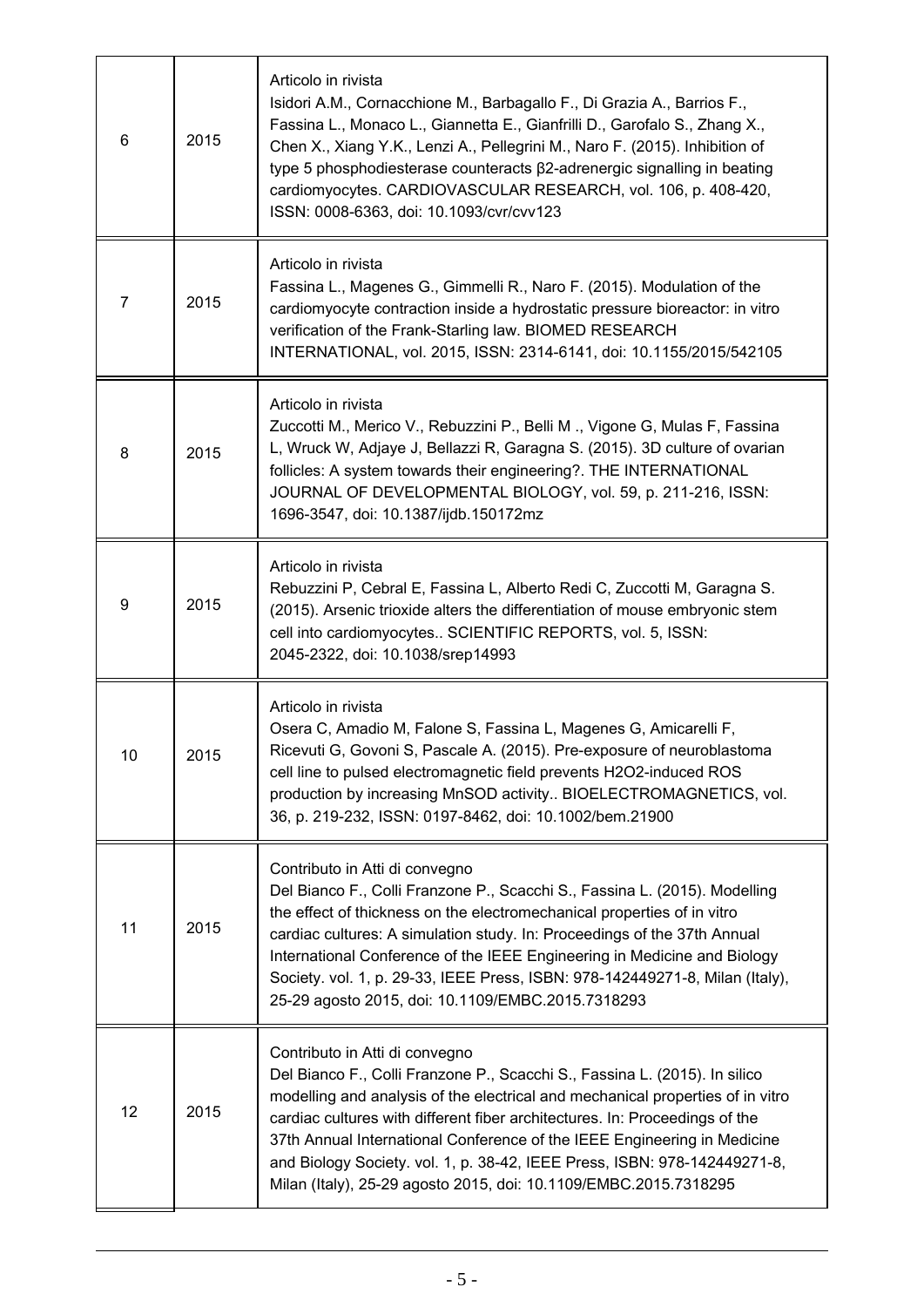| 13 | 2014 | Articolo in rivista<br>Marchesi N., Osera C., Fassina L., Amadio M., Angeletti F., Morini M.,<br>Magenes G., Venturini L., Biggiogera M., Ricevuti G., Govoni S., Caorsi S.,<br>Pascale A., Comincini S. (2014). Autophagy is modulated in human<br>neuroblastoma cells through direct exposition to low frequency<br>electromagnetic fields. JOURNAL OF CELLULAR PHYSIOLOGY, vol. 229,<br>p. 1776-1786, ISSN: 1097-4652, doi: 10.1002/jcp.24631                                                                                                              |
|----|------|---------------------------------------------------------------------------------------------------------------------------------------------------------------------------------------------------------------------------------------------------------------------------------------------------------------------------------------------------------------------------------------------------------------------------------------------------------------------------------------------------------------------------------------------------------------|
| 14 | 2014 | Articolo in rivista<br>Mognaschi M.E., Di Barba P., Magenes G., Lenzi A., Naro F., Fassina L.<br>(2014). Field models and numerical dosimetry inside an<br>extremely-low-frequency electromagnetic bioreactor: the theoretical link<br>between the electromagnetically induced mechanical forces and the<br>biological mechanisms of the cell tensegrity. SPRINGERPLUS, vol. 3, p.<br>1-12, ISSN: 2193-1801, doi: 10.1186/2193-1801-3-473                                                                                                                     |
| 15 | 2013 | Articolo in rivista<br>Di Lazzaro V, Capone F, Apollonio F, Borea PA, Cadossi R, Fassina L,<br>Grassi C, Liberti M, Paffi A, Parazzini M, Varani K, Ravazzani P (2013). A<br>consensus panel review of central nervous system effects of the exposure<br>to low-intensity extremely low-frequency magnetic fields. BRAIN<br>STIMULATION, vol. 6, p. 469-476, ISSN: 1935-861X, doi:<br>10.1016/j.brs.2013.01.004                                                                                                                                               |
| 16 | 2013 | Articolo in rivista<br>Rebuzzini P., Fassina L., Mulas F., Bellazzi R., Redi C.A., Di Liberto R.,<br>Magenes G., Adjaye J., Zuccotti M., Garagna S. (2013). Mouse embryonic<br>stem cells irradiated with y-rays differentiate into cardiomyocytes but with<br>altered contractile properties MUTATION RESEARCH. GENETIC<br>TOXICOLOGY AND ENVIRONMENTAL MUTAGENESIS, vol. 756, p.<br>37-45, ISSN: 1383-5718, doi: 10.1016/j.mrgentox.2013.06.007                                                                                                             |
| 17 | 2013 | Contributo in Atti di convegno<br>Omes C., Fassina L., Van Vlierberghe S., Magenes G., Dubruel P., Vaghi<br>P., Reguzzoni M., Riva F. (2013). A case of successful interaction between<br>cells derived from human ovarian follicular liquid and gelatin cryogel for<br>biotech and medical applications. In: Proceedings of the 35th Annual<br>International Conference of the IEEE Engineering in Medicine and Biology<br>Society. vol. 1, p. 6240-6243, IEEE Press, ISBN: 9781457702167, Osaka<br>(Japan), 3-7 luglio 2013, doi: 10.1109/EMBC.2013.6610979 |
| 18 | 2013 | Contributo in Atti di convegno<br>Fassina L., Di Grazia A., Naro F., Aguanno S., Cornacchione M., Cusella<br>De Angelis M.G., Sardi F., Magenes G. (2013). Effects of the hydrostatic<br>pressure in in vitro beating cardiac syncytia in terms [] al International<br>Conference of the IEEE Engineering in Medicine and Biology Society. vol.<br>1, p. 854-857, IEEE Press, ISBN: 9781457702167, Osaka (Japan), 3-7<br>luglio 2013, doi: 10.1109/EMBC.2013.6609635                                                                                          |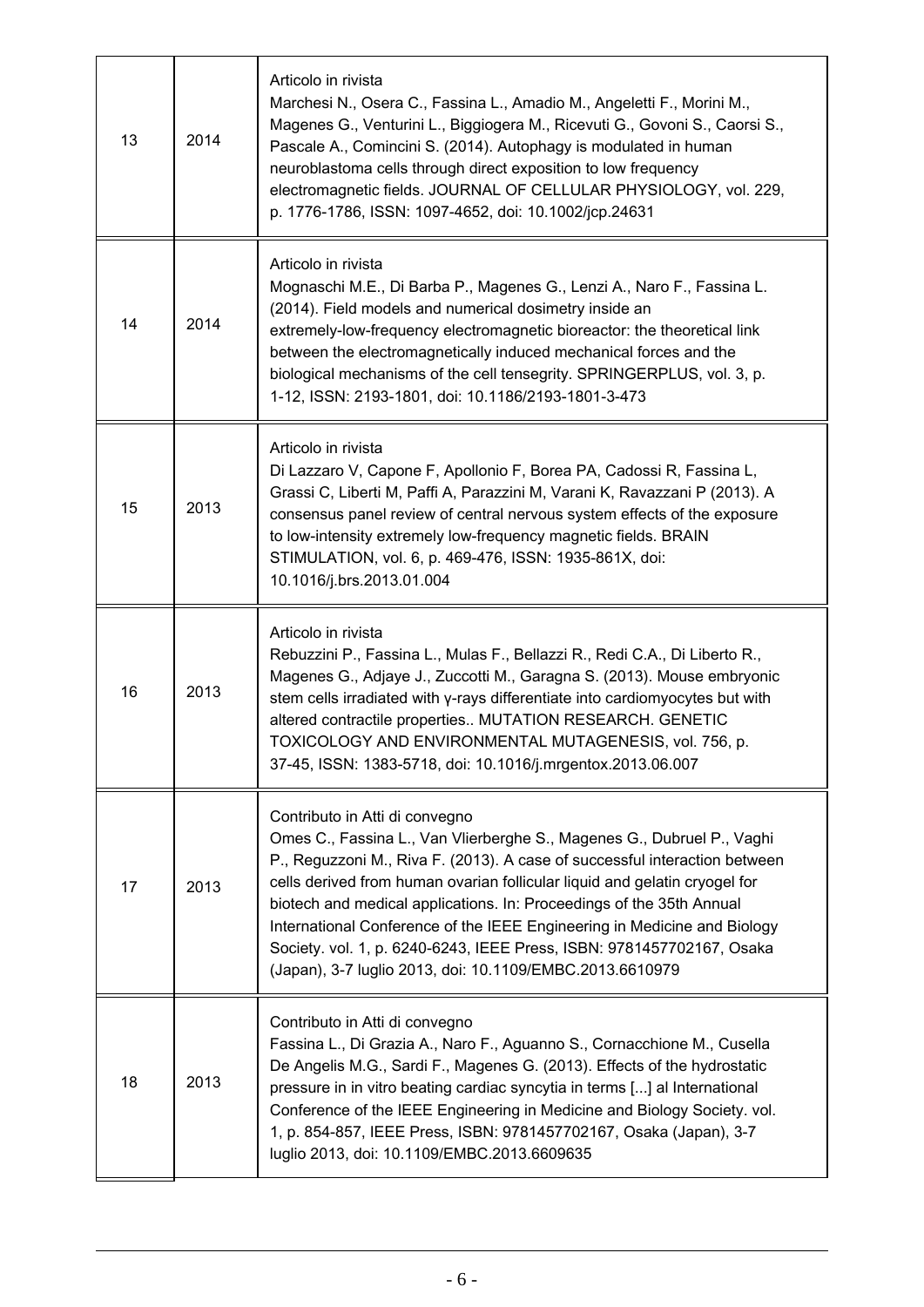| 19 | 2013 | Contributo in Atti di convegno<br>Omes C., Fassina L., Magenes G., Ogliari D., Tinelli C., Riva F. (2013).<br>Biological effects of ultrasound stimulus on cells derived from human<br>ovarian follicular liquid. In: Proceedings of the 35th Annual International<br>Conference of the IEEE Engineering in Medicine and Biology Society. vol.<br>1, p. 850-853, IEEE Press, ISBN: 9781457702167, Osaka (Japan), 3-7<br>luglio 2013, doi: 10.1109/EMBC.2013.6609634   |
|----|------|-----------------------------------------------------------------------------------------------------------------------------------------------------------------------------------------------------------------------------------------------------------------------------------------------------------------------------------------------------------------------------------------------------------------------------------------------------------------------|
| 20 | 2013 | Contributo in Atti di convegno<br>Fassina L., Visai L., Magenes G., Schelfhout J., Bloise N., Riva F., Omes<br>C., Avanzini M.A., Cusella De Angelis M.G., Benazzo F., Dierick M., Van<br>Hoorebeke L., Dubruel P., Van Vlierberghe S. (2013). U [] al International<br>Conference of the IEEE Engineering in Medicine and Biology Society. vol.<br>1, p. 846-849, IEEE Press, ISBN: 9781457702167, Osaka (Japan), 3-7<br>luglio 2013, doi: 10.1109/EMBC.2013.6609633 |
| 21 | 2012 | Articolo in rivista<br>Fassina L, Magenes G, Inzaghi A, Palumbo S, Allavena G, Miracco C,<br>Pirtoli L, Biggiogera M, Comincini S (2012). AUTOCOUNTER, an ImageJ<br>JavaScript to analyze LC3B-GFP expression dynamics in<br>autophagy-induced astrocytoma cells. EUROPEAN JOURNAL OF<br>HISTOCHEMISTRY, vol. 56, p. 277-283, ISSN: 2038-8306, doi:<br>10.4081/ejh.2012.e44                                                                                           |
| 22 | 2012 | Articolo in rivista<br>Fassina L, Saino E, Visai L, Schelfhout J, Dierick M, Van Hoorebeke L,<br>Dubruel P, Benazzo F, Magenes G, Van Vlierberghe S (2012).<br>Electromagnetic stimulation to optimize the bone regeneration capacity of<br>gelatin-based cryogels. INTERNATIONAL JOURNAL OF<br>IMMUNOPATHOLOGY AND PHARMACOLOGY, vol. 25, p. 165-174,<br>ISSN: 0394-6320                                                                                             |
| 23 | 2011 | Articolo in rivista<br>Fassina Lorenzo, Di Grazia Antonio, Naro Fabio, Monaco Lucia, Cusella De<br>Angelis Maria Gabriella, Magenes Giovanni (2011). Video evaluation of the<br>kinematics and dynamics of the beating cardiac syncytium: an alternative to<br>the Langendorff method. INTERNATIONAL JOURNAL OF ARTIFICIAL<br>ORGANS, vol. 34, p. 546-558, ISSN: 0391-3988, doi:<br>10.5301/IJAO.2011.8510                                                            |
| 24 | 2011 | Articolo in rivista<br>Sardi F, Fassina L, Venturini L, Inguscio M, Guerriero F, Rolfo E, Ricevuti G<br>(2011). Alzheimer's disease, autoimmunity and inflammation. The good, the<br>bad and the ugly. AUTOIMMUNITY REVIEWS, vol. 11, p. 149-153, ISSN:<br>1568-9972, doi: 10.1016/j.autrev.2011.09.005                                                                                                                                                               |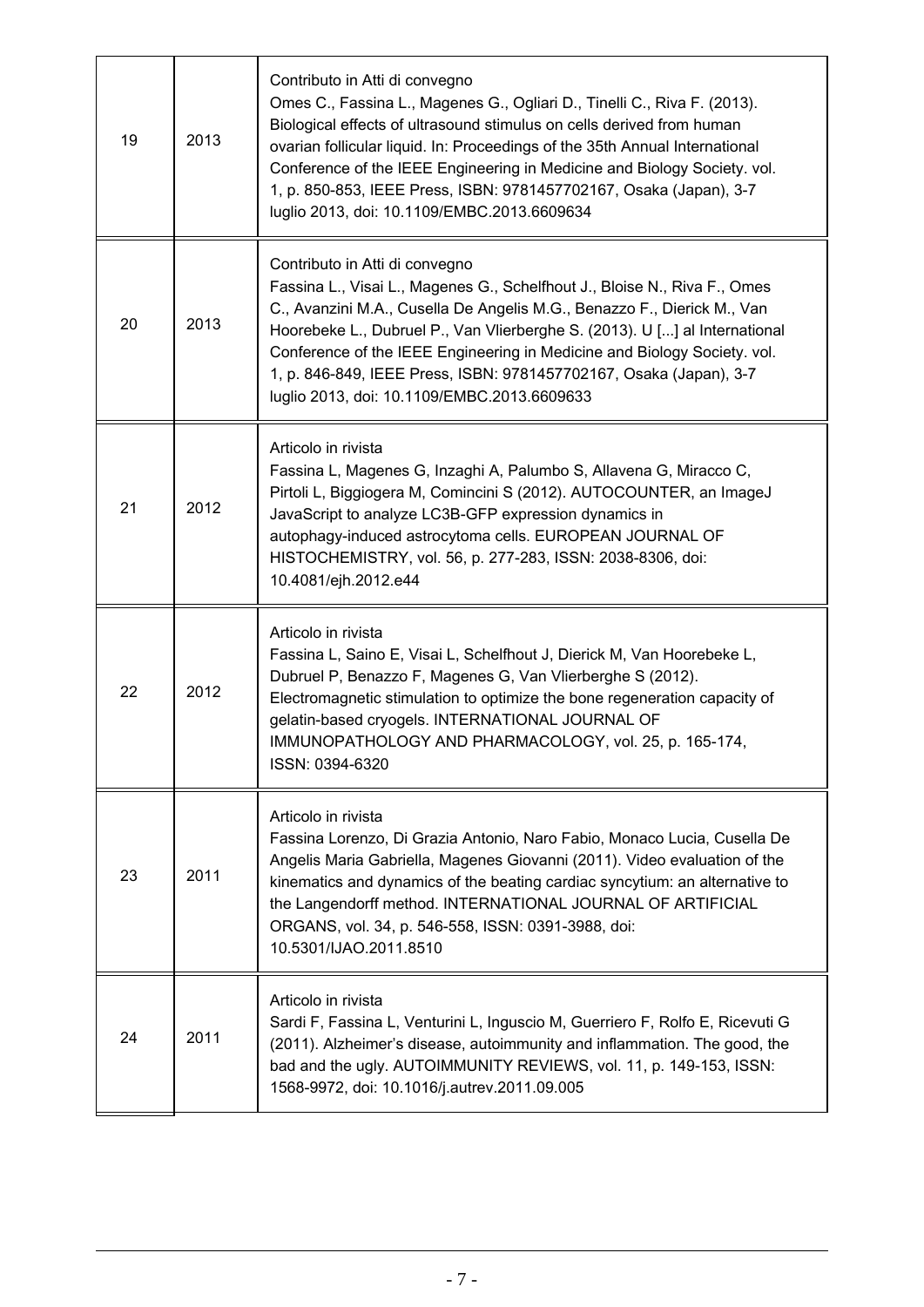| 25 | 2011 | Articolo in rivista<br>Saino Enrica, Grandi Stefania, Quartarone Eliana, Maliardi Valentina, Galli<br>Daniela, Bloise Nora, Fassina Lorenzo, Cusella De Angelis Maria Gabriella,<br>Mustarelli Piercarlo, Imbriani Marcello, Visai Livia (2011). In vitro calcified<br>matrix deposition by human osteoblasts onto a zinc-containing bioactive<br>glass. EUROPEAN CELLS & MATERIALS, vol. 21, p. 59-72, ISSN:<br>1473-2262       |
|----|------|----------------------------------------------------------------------------------------------------------------------------------------------------------------------------------------------------------------------------------------------------------------------------------------------------------------------------------------------------------------------------------------------------------------------------------|
| 26 | 2011 | Articolo in rivista<br>Osera Cecilia, Fassina Lorenzo, Amadio Marialaura, Venturini Letizia,<br>Buoso Erica, Magenes Giovanni, Govoni Stefano, Ricevuti Giovanni,<br>Pascale Alessia (2011). Cytoprotective response induced by<br>electromagnetic stimulation on SH-SY5Y human neuroblastoma cell line.<br>TISSUE ENGINEERING, PART A, vol. 17, p. 2573-2582, ISSN: 1937-3341,<br>doi: 10.1089/ten.TEA.2011.0071                |
| 27 | 2011 | Articolo in rivista<br>Saino Enrica, Fassina Lorenzo, Van Vlierberghe Sandra, Avanzini Maria<br>Antonietta, Dubruel Peter, Magenes Giovanni, Visai Livia, Benazzo<br>Francesco (2011). Effects of electromagnetic stimulation on osteogenic<br>differentiation of human mesenchymal stromal cells seeded onto gelatin<br>cryogel. INTERNATIONAL JOURNAL OF IMMUNOPATHOLOGY AND<br>PHARMACOLOGY, vol. 24, p. 1-6, ISSN: 0394-6320 |
| 28 | 2010 | Articolo in rivista<br>Fassina L, Saino E, Sbarra MS, Visai L, De Angelis MGC, Magenes G,<br>Benazzo F. (2010). In vitro electromagnetically stimulated SAOS-2<br>osteoblasts inside porous hydroxyapatite JOURNAL OF BIOMEDICAL<br>MATERIALS RESEARCH. PART A, vol. 93A, p. 1272-1279, ISSN:<br>1549-3296, doi: 10.1002/jbm.a.32620                                                                                             |
| 29 | 2010 | Articolo in rivista<br>Lorenzo Fassina, Enrica Saino, Maria Gabriella Cusella De Angelis,<br>Giovanni Magenes, Francesco Benazzo, Livia Visai (2010). Low-power<br>ultrasounds as a tool to culture human osteoblasts inside cancellous<br>hydroxyapatite. BIOINORGANIC CHEMISTRY AND APPLICATIONS, vol.<br>2010, p. 1-8, ISSN: 1565-3633, doi: 10.1155/2010/456240                                                              |
| 30 | 2010 | Articolo in rivista<br>Saino Enrica, Maliardi Valentina, Quartarone Eliana, Fassina Lorenzo,<br>Benedetti Laura, Cusella De Angelis Maria Gabriella, Mustarelli Piercarlo,<br>Visai Livia (2010). In Vitro Enhancement of SAOS-2 Cell Calcified Matrix<br>Deposition onto Radio Frequency Magnetron Sputtered Bioglass-Coated<br>Titanium Scaffolds. TISSUE ENGINEERING, PART A, vol. 16, p. 995-1008,<br>ISSN: 1937-3341        |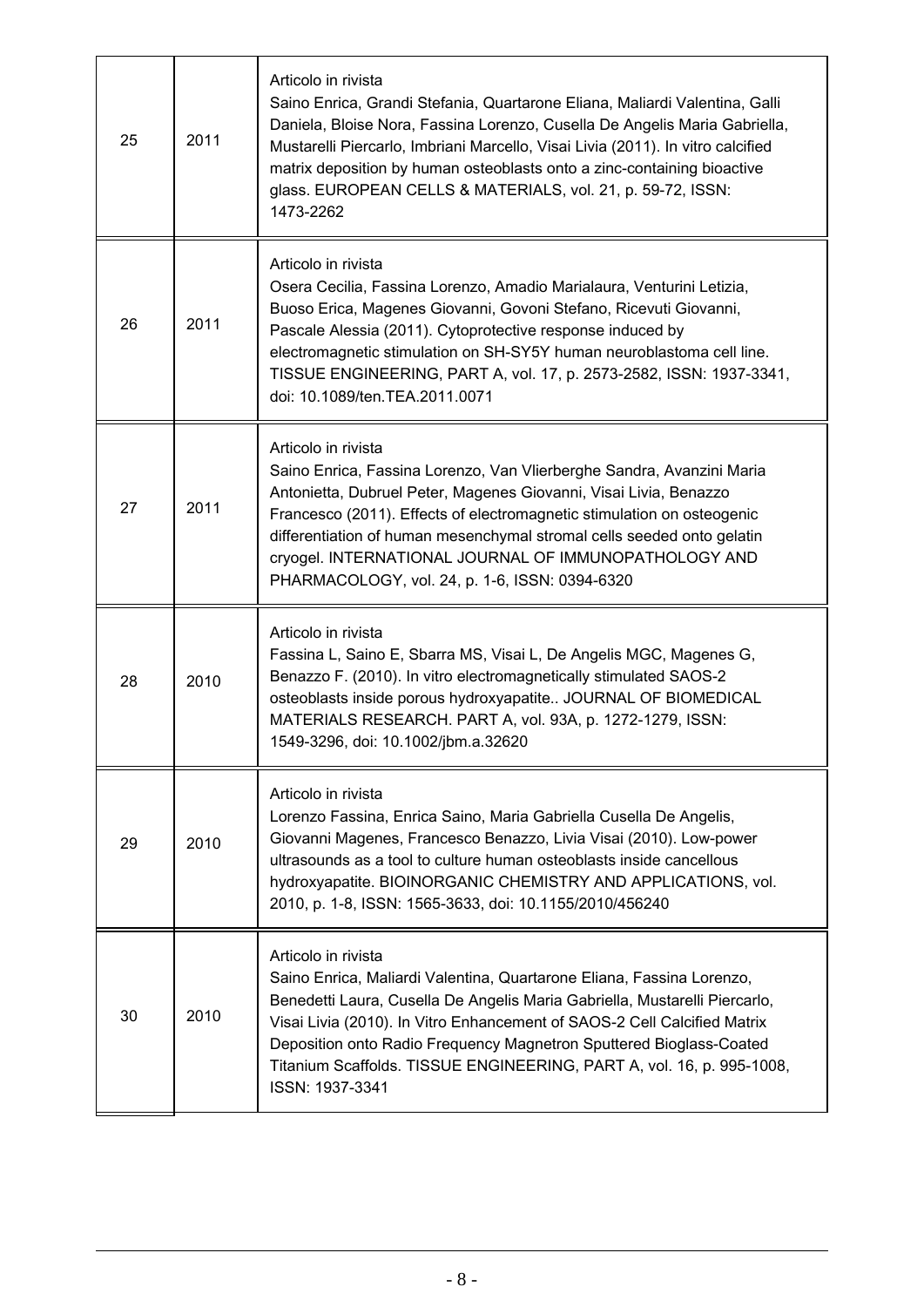| 31 | 2010 | Contributo in Atti di convegno<br>Lorenzo Fassina, Enrica Saino, Livia Visai, Maria Antonietta Avanzini,<br>Maria Gabriella Cusella De Angelis, Francesco Benazzo, Sandra Van<br>Vlierberghe, Peter Dubruel, Giovanni Magenes (2010). Use of a g [].<br>Proceedings of the 32nd Annual International Conference of the IEEE<br>Engineering in Medicine and Biology Society. Buoenos Aires, settembre<br>2010, p. 247-250, PISCATAWAY: IEEE Press, ISBN: 9781424441242                    |
|----|------|------------------------------------------------------------------------------------------------------------------------------------------------------------------------------------------------------------------------------------------------------------------------------------------------------------------------------------------------------------------------------------------------------------------------------------------------------------------------------------------|
| 32 | 2010 | Contributo in Atti di convegno<br>L. Fassina, E. Saino, L. Visai, M.A. Avanzini, M.G.C. De Angelis, F.<br>Benazzo, S. Van Vlierberghe, P. Dubruel, G. Magenes (2010).<br>Differentiation of human bone marrow stromal cells onto gelatin cryogel<br>scaffolds. In: IFMBE Proceedings. vol. 29, p. 9-12, Springer Berlin<br>Heidelberg, ISBN: 978-364213038-0, Porto Carras, Greece, 27-30 May<br>2010, doi: 10.1007/978-3-642-13039-7_3                                                  |
| 33 | 2009 | Articolo in rivista<br>Fassina L., Saino E., Sbarra M.S., Visai L., Cusella De Angelis M.G.,<br>Mazzini G., Benazzo F., Magenes G. (2009). Ultrasonic and<br>electromagnetic enhancement of a culture of human SAOS-2 osteoblasts<br>seeded onto a titanium plasma-spray surface. TISSUE ENGINEERING,<br>PART C: METHODS, vol. 15, p. 233-242, ISSN: 1937-3384, doi:<br>10.1089/ten.tec.2008.0398                                                                                        |
| 34 | 2009 | Contributo in Atti di convegno<br>Silvani G, Portella L, Fassina L, Benedetti L, Magenes G, Cusella De<br>Angelis MG (2009). Cyclic mechanical cells stimulation of myoblasts in<br>skeletal muscle tissue engineering: a preliminary study. In: 11th World<br>Congress on Medical Physics and Biomedical Engineering. vol. 25, p.<br>119-121, Springer-Verlag Berlin Heidelberg, ISBN: 978-3-642-03900-3,<br>Munich, Germany, 7-12 settembre 2009, doi:<br>10.1007/978-3-642-03900-3_35 |
| 35 | 2009 | Contributo in Atti di convegno<br>Silvani G, Fassina L, Benedetti L, Magenes G, Cusella De Angelis MG<br>(2009). Gene expression modulation in stretched muscle cells. In: 11th<br>World Congress on Medical Physics and Biomedical Engineering. vol. 25,<br>p. 154-156, Springer Berlin Heidelberg, ISBN: 978-3-642-03900-3, Munich,<br>Germany, 7-12 settembre 2009, doi: 10.1007/978-3-642-03900-3_45                                                                                 |
| 36 | 2009 | Contributo in Atti di convegno<br>Fassina L, Visai L, Saino E, Sbarra MS, Magenes G (2009).<br>Electromagnetically stimulated SAOS-2 osteoblasts inside a porous<br>hydroxyapatite scaffold in vitro. In: Proceedings of 12th International<br>Conference on Fracture (ICF-12). Ottawa: International Congress on<br>Fracture (ICF), Ottawa, Canada, 12-17 luglio 2009                                                                                                                   |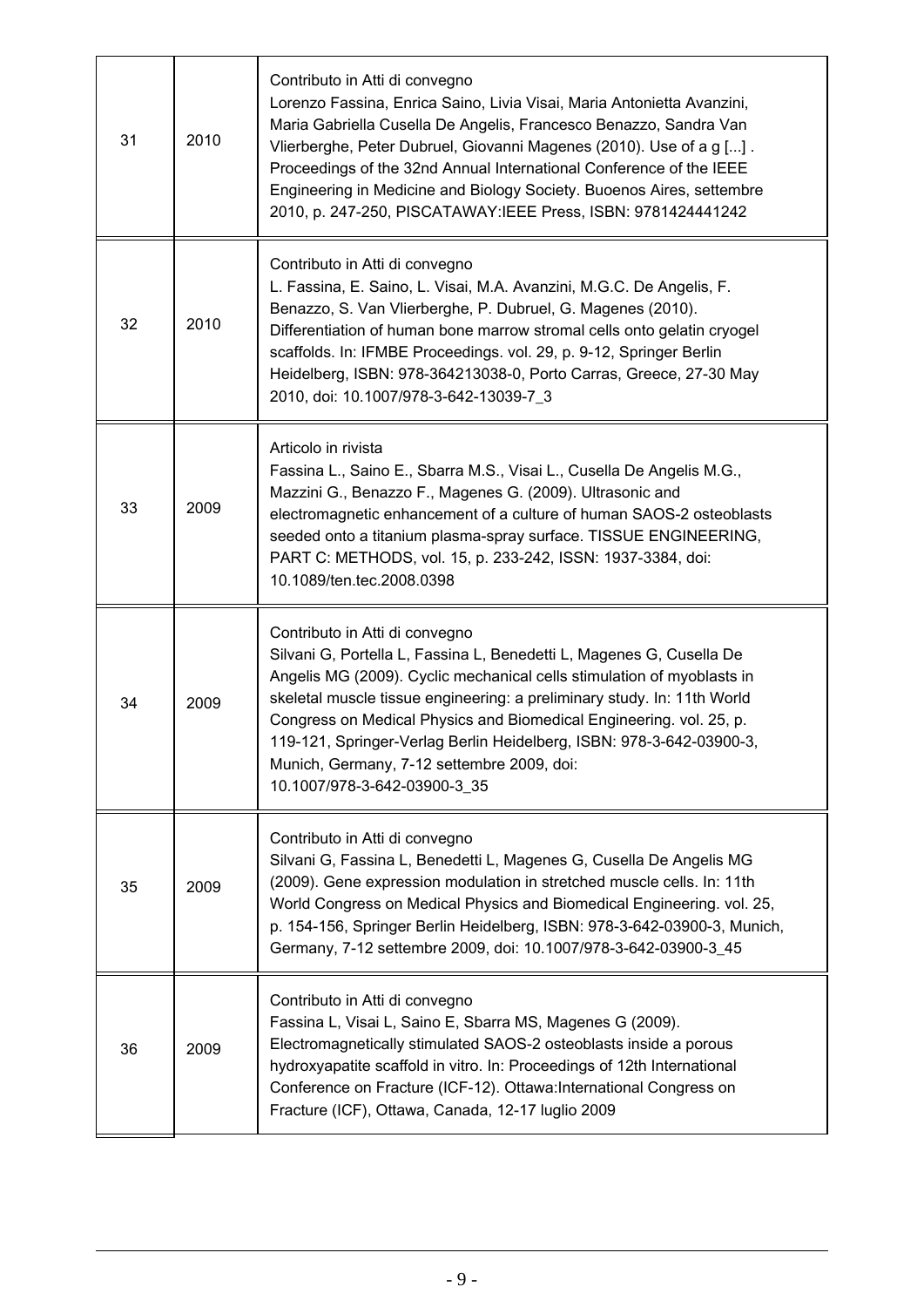| 37 | 2009 | Contributo in Atti di convegno<br>Saino Enrica, Fassina Lorenzo, Sbarra Maria Sonia, Cusella De Angelis<br>Maria Gabriella, Magenes Giovanni, Benazzo Francesco, Visai Livia<br>(2009). Strategies combining cells and scaffolds for bone tissue<br>engineering. In: 11th World Congress on Medical Physics and Biomedical<br>Engineering. vol. 25, p. 105-108, Springer Berlin Heidelberg, ISBN:<br>978-3-642-03900-3, Munich, Germany, 7-12 settembre 2009, doi:<br>10.1007/978-3-642-03900-3_31 |
|----|------|----------------------------------------------------------------------------------------------------------------------------------------------------------------------------------------------------------------------------------------------------------------------------------------------------------------------------------------------------------------------------------------------------------------------------------------------------------------------------------------------------|
| 38 | 2009 | Contributo in Atti di convegno<br>Fassina L, Saino E, Visai L, Cusella De Angelis MG, Benazzo F, Magenes<br>G (2009). Enhancement of a culture of human osteoblasts inside<br>hydroxyapatite scaffolds via [2 mT; 75 Hz]-electromagnetic bioreactor. In:<br>11th World Congress on Medical Physics and Biomedical Engineering. vol.<br>25, p. 87-90, Springer Berlin Heidelberg, ISBN: 978-364203899-0, Munich,<br>Germany, 7-12 settembre 2009, doi: 10.1007/978-3-642-03900-3_26                 |
| 39 | 2008 | Articolo in rivista<br>L. FASSINA, E. SAINO, L. VISAI, G. SILVANI, M.G. CUSELLA DE<br>ANGELIS, G. MAZZINI, F. BENAZZO, G. MAGENES (2008).<br>Electromagnetic enhancement of a culture of human SAOS-2 osteoblasts<br>seeded onto titanium fiber-mesh scaffold. JOURNAL OF BIOMEDICAL<br>MATERIALS RESEARCH. PART A, vol. 87, p. 750-759, ISSN: 1549-3296,<br>doi: 10.1002/jbm.a.31827                                                                                                              |
| 40 | 2008 | Contributo in Atti di convegno<br>Fassina L., Saino E., Visai L., Magenes G. (2008). Electromagnetically<br>enhanced coating of a sintered titanium grid with human SAOS-2<br>osteoblasts and extracellular matrix. In: -. Engineering in Medicine and<br>Biology Society, 2008. EMBS 2008. 30th Annual International Conference<br>of the IEEE. Vancouver (CA), 20-25 agosto 2008, p. 3582-3585,<br>Piscataway (USA):IEEE Press, ISBN: 9781424418152                                              |
| 41 | 2007 | Articolo in rivista<br>FASSINA L., VISAI L., CUSELLA DE ANGELIS M.G., BENAZZO F.,<br>MAGENES G. (2007). Surface modification of a porous polyurethane<br>through a culture of human osteoblasts and an electromagnetic bioreactor<br>TECHNOLOGY AND HEALTH CARE, vol. 15, p. 33-45, ISSN: 0928-7329                                                                                                                                                                                                |
| 42 | 2007 | Contributo in Atti di convegno<br>Fassina L, Saino E, Visai L, Cusella De Angelis Mg, Benazzo F, Magenes<br>G (2007). Enhanced in vitro culture of human SAOS-2 osteoblasts on a<br>sand-blasted titanium surface modified with plastic deformation. In: IEEE<br>Engineering in Medicine and Biology Society. vol. 2007, p. 6411-6414,<br>PISCATAWAY:IEEE Press, ISBN: 978-1-4244-0787-3, Lyon, France, 22-26<br>August 2007, doi: 10.1109/IEMBS.2007.4353823                                      |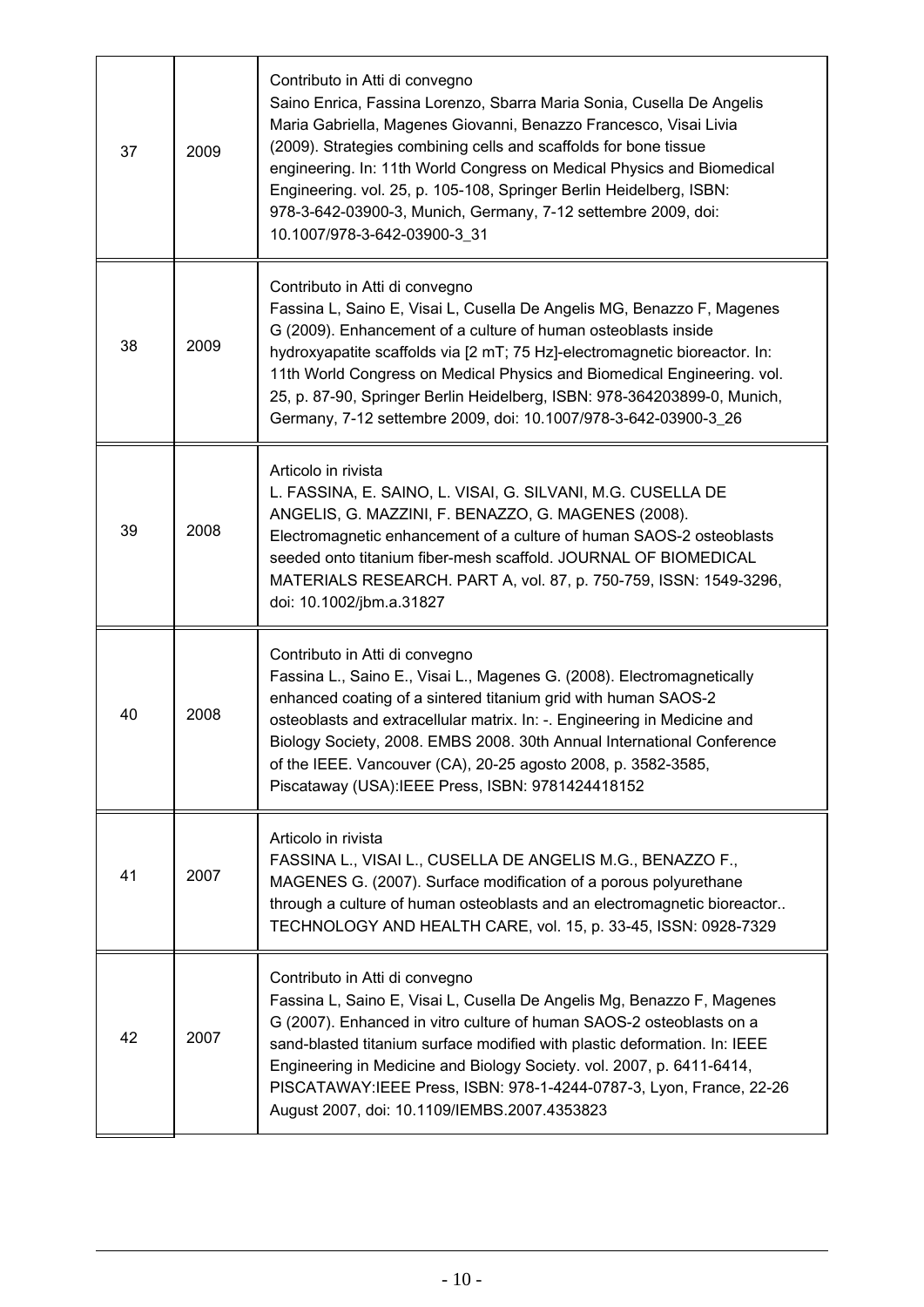| 43 | 2007 | Contributo in Atti di convegno<br>Fassina L, Visai L, Saino E, Cusella De Angelis Mg, Benazzo F, Magenes<br>G (2007). Surface modification of titanium fiber-mesh scaffolds through a<br>culture of human SAOS-2 osteoblasts electromagnetically stimulated. In:<br>IFMBE Proceedings. vol. 16, p. 238-241, Heidelberg: Springer Berlin<br>Heidelberg, ISBN: 978-3-540-73044-6, Ljubljana, Slovenia, 26-30 June<br>2007, doi: 10.1007/978-3-540-73044-6_59 |
|----|------|------------------------------------------------------------------------------------------------------------------------------------------------------------------------------------------------------------------------------------------------------------------------------------------------------------------------------------------------------------------------------------------------------------------------------------------------------------|
| 44 | 2007 | Contributo in Atti di convegno<br>Fassina L, Saino E, Visai L, Magenes G (2007). Physically enhanced<br>coating of a titanium plasma-spray surface with human SAOS-2 osteoblasts<br>and extracellular matrix. In: IEEE Engineering in Medicine and Biology<br>Society. vol. 2007, p. 6415-6418, Piscataway (USA): IEEE Press, ISBN:<br>978-1-4244-0787-3, Lyon, France, 22-26 August 2007, doi:<br>10.1109/IEMBS.2007.4353824                              |
| 45 | 2006 | Articolo in rivista<br>Fassina L., Visai L., Benazzo F., Benedetti L., Calligaro A., De Angelis MG.,<br>Farina A., Maliardi V., Magenes G. (2006). Effects of electromagnetic<br>stimulation on calcified matrix production by SAOS-2 cells over a<br>polyurethane porous scaffold. TISSUE ENGINEERING, vol. 12, p.<br>1985-1999, ISSN: 1076-3279, doi: 10.1089/ten.2006.12.1985                                                                           |
| 46 | 2006 | Articolo in rivista<br>Icaro Cornaglia a., Casasco M., Riva F., Farina A., Fassina L., Visai L.,<br>Casasco A. (2006). Stimulation of osteoblast growth by an electromagnetic<br>field in a model of bone-like construct. EUROPEAN JOURNAL OF<br>HISTOCHEMISTRY, vol. 50, p. 199-204, ISSN: 1121-760X                                                                                                                                                      |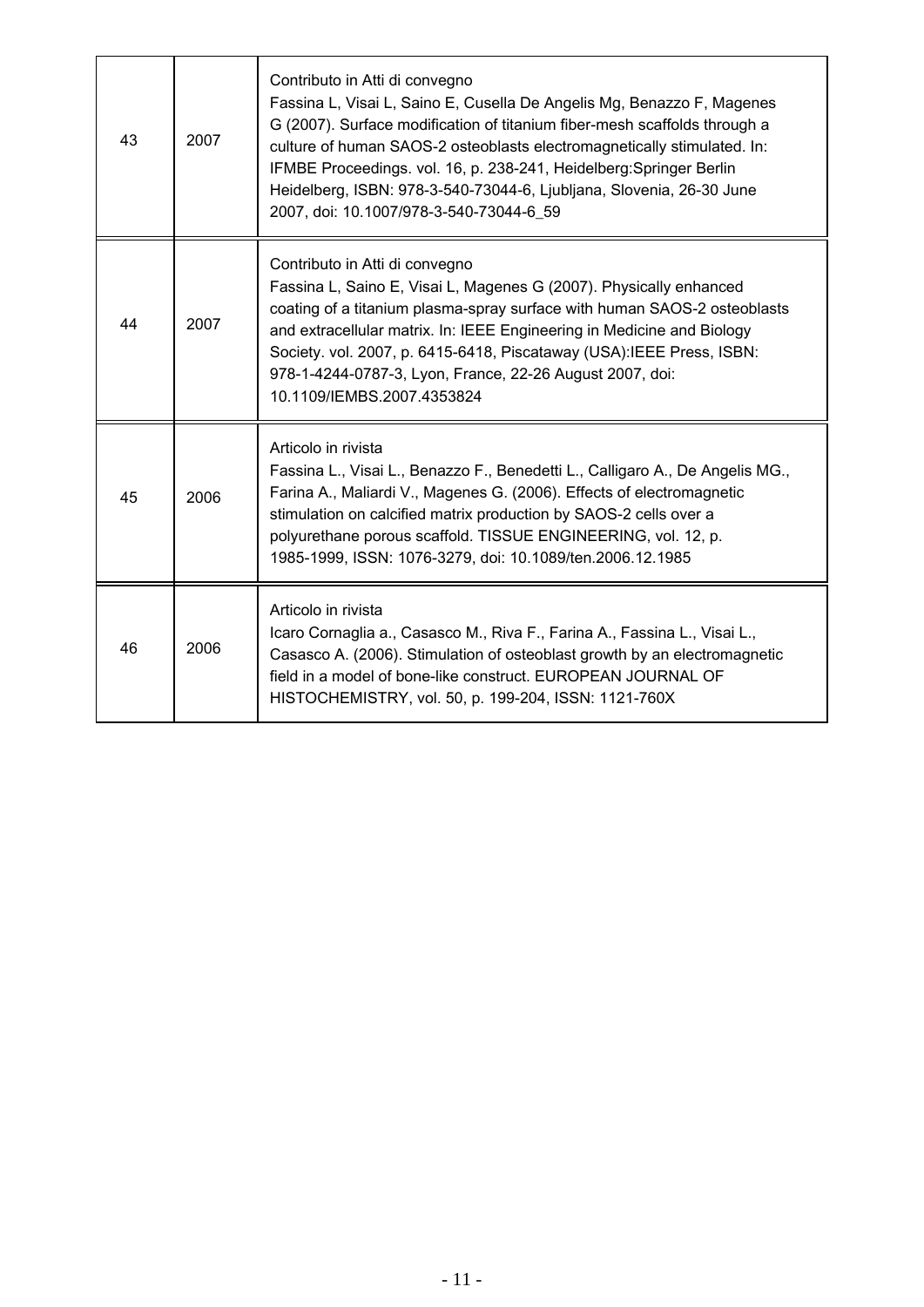Organizzazione o partecipazione come relatore a convegni di carattere scientifico in Italia o all'estero

Partecipazione come relatore a convegni: MEDICON 2004, ISTA 2004, TESI-ETES 2004, SII 2005, SPLLOT 2005, SIAI 2005, FISV 2005, SISC 2005, IORS 2005, GIC 2005, SIB-GIB 2005, EMBEC 2005, SIB-GIB 2006, SIAI 2006, FISV 2006, SISC 2006, SIB-GIB 2007, SIB 2007 (Varese), SOTIMI 2007, MEDICON 2007, IEEE EMBS 2007, SIAI 2007, SIB 2007 (Riccione), FISV 2007, GIC 2007, WBC 2008, CNB 2008, IEEE EMBS 2008, SIB-GIB 2008, SIB 2008, SISC 2008, AITUN 2009, FBPS 2009, SIB-GIB 2009, ICF 2009, ESB 2009, WC 2009, GIC 2009, SIAI 2009, SIOT 2009, SIB-GIB 2010, MEDICON 2010, TERMIS 2010, IEEE EMBS 2010, ESB 2010, BONE-TEC 2010, BIOSTAR 2010, SIOT 2010, EBEA 2010, IORS 2011, EUROPEAN BIOTECH 2011, SIOT 2011, ESAO-IFAO 2011, BIOFUTURE 2011, IEEE EMBS 2013, IEEE EMBS 2015, IEEE EMBS 2016

dal 31-07-2004 a oggi

- Invited Lecture: Università di Tampere, Regea Institute for Regenerative Medicine, IV Tissue Engineering Symposium (12-14 Marzo 2007, Tampere, Finlandia) dal 12-03-2007 al 14-03-2007
- Invited Lecture: Università di Ghent, Polymer Chemistry & Biomaterials Research Group (8 Maggio 2009, Ghent, Belgio) dal 08-05-2009 al 08-05-2009
- Organizzazione e partecipazione al Congresso Nazionale Biomateriali 2009 dal 15-06-2009 al 17-06-2009
- Invited Lecture: Johns Hopkins Medicine International (Johns Hopkins Hospital) in collaboration with San Matteo Hospital (IRCCS San Matteo of Pavia), Meeting for Collaborative Research & Knowledge Transfer (15-16 Gennaio 2010, Pavia) dal 15-01-2010 al 16-01-2010
- Invited Lecture: "Ettore Majorana" Foundation and Centre for Scientific Culture in Erice, International School of Bioelectromagnetism, 5th Course on "Medical Applications of Electromagnetic Fields" (23-28 Novembre 2010, Erice) dal 23-11-2010 al 28-11-2010
- Invited Lecture: Università di Ghent, Biofuture 2011 Congress (16-18 Novembre 2011, Ghent, Belgio)
	- dal 16-11-2011 al 18-11-2011
- Invited Lecture: Fondazione IRCCS Policlinico San Matteo, Live surgery Chirurgia protesica dell'anca (28 Marzo 2012, Pavia) dal 28-03-2012 al 28-03-2012

Direzione o partecipazione alle attività di un gruppo di ricerca caratterizzato da collaborazioni a livello nazionale o internazionale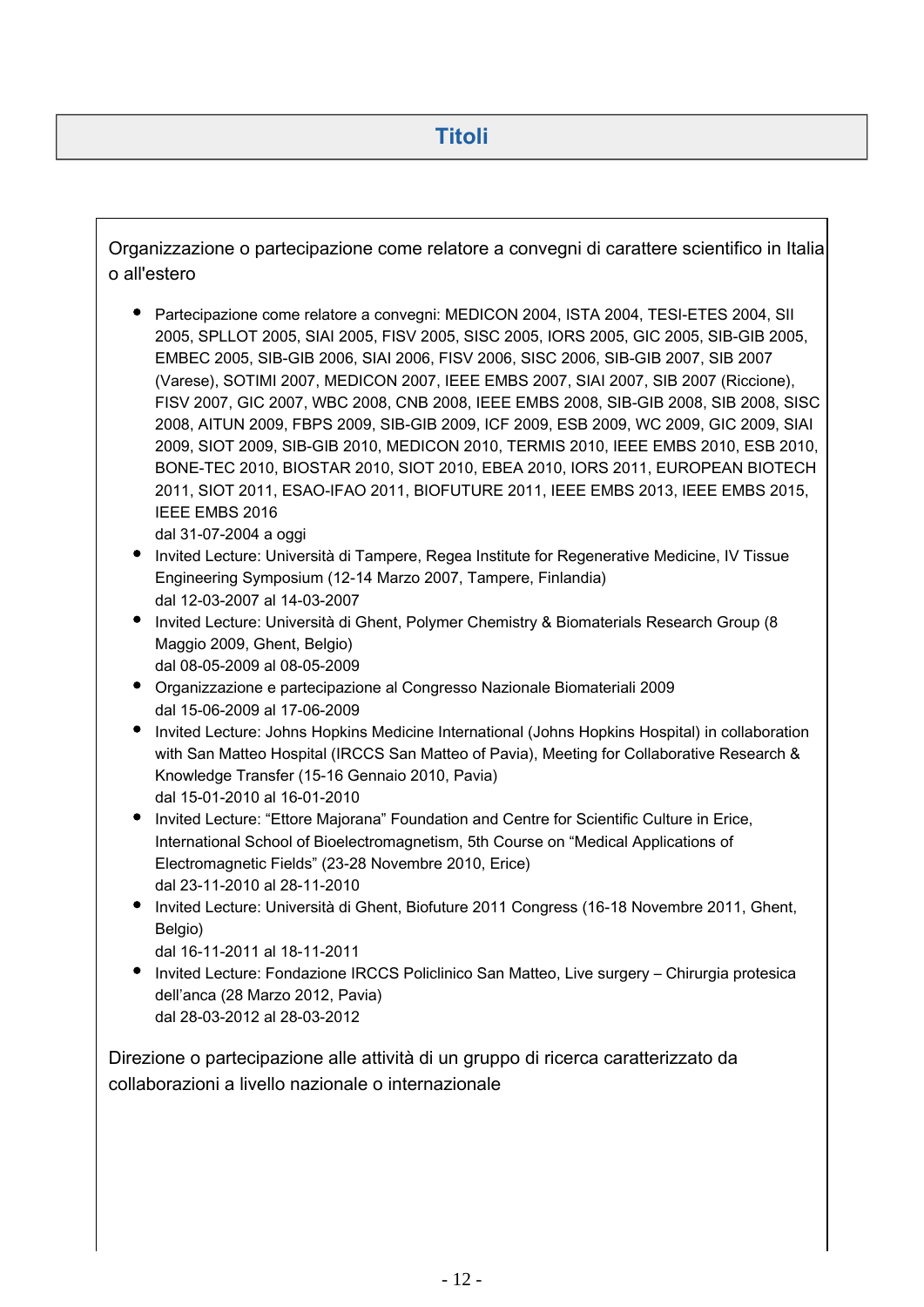Collaborazione nazionale: Policlinico San Matteo di Pavia (partecipazione alle attività di 2 gruppi di ricerca)

dal 01-01-2002 a oggi

- Collaborazione nazionale: Politecnico di Milano (partecipazione alle attività di 2 gruppi di ricerca) dal 01-01-2002 a oggi
- Collaborazione nazionale: Università di Pavia (partecipazione alle attività di 17 gruppi di ricerca) dal 01-01-2002 a oggi
- Collaborazione nazionale: IGEA Clinical Biophysics dal 01-01-2002 a oggi
- Collaborazione internazionale: Lima Corporate dal 01-01-2005 a oggi
- Collaborazione nazionale: Sapienza Università di Roma (partecipazione alle attività di 2 gruppi di ricerca)

dal 01-01-2006 a oggi

- Collaborazione internazionale: Geistlich Biomaterials dal 01-01-2008 a oggi
- Collaborazione internazionale: Ghent University Polymer Chemistry and Biomaterials Group dal 01-01-2008 a oggi
- Collaborazione nazionale: Ospedale Santa Margherita di Pavia dal 01-01-2009 a oggi
- Collaborazione nazionale: Università di Parma (partecipazione alle attività di 2 gruppi di ricerca) dal 01-01-2010 a oggi
- Collaborazione nazionale: Università di Milano (partecipazione alle attività di 2 gruppi di ricerca) dal 01-01-2011 a oggi
- Collaborazione nazionale: CNR-ISMAC, Italian National Research Council, Institute for Macromolecular Studies dal 01-01-2013 a oggi
- Collaborazione internazionale: EURAC Research Centre (Bolzano) dal 01-01-2014 a oggi

Responsabilita' di studi e ricerche scientifiche affidati da qualificate istituzioni pubbliche o private

P.I. in Progetto INGENIO di Regione Lombardia, titolo del progetto: "Ingegnerizzazione del tessuto osseo con biovetri", Protocollo: A0000766 del 19/01/2007 dal 19-01-2007 al 31-12-2007

Direzione o partecipazione a comitati editoriali di riviste, collane editoriali, enciclopedie e trattati di riconosciuto prestigio

Membro dell'Editorial Board del Chinese Journal of Clinical Rehabilitation - Clinical Rehabilitative Tissue Engineering Research CRTER dal 01-01-2007 al 31-12-2010

Partecipazione al collegio dei docenti e/o incarichi di insegnamento, nell'ambito di dottorati di ricerca accreditati dal Ministero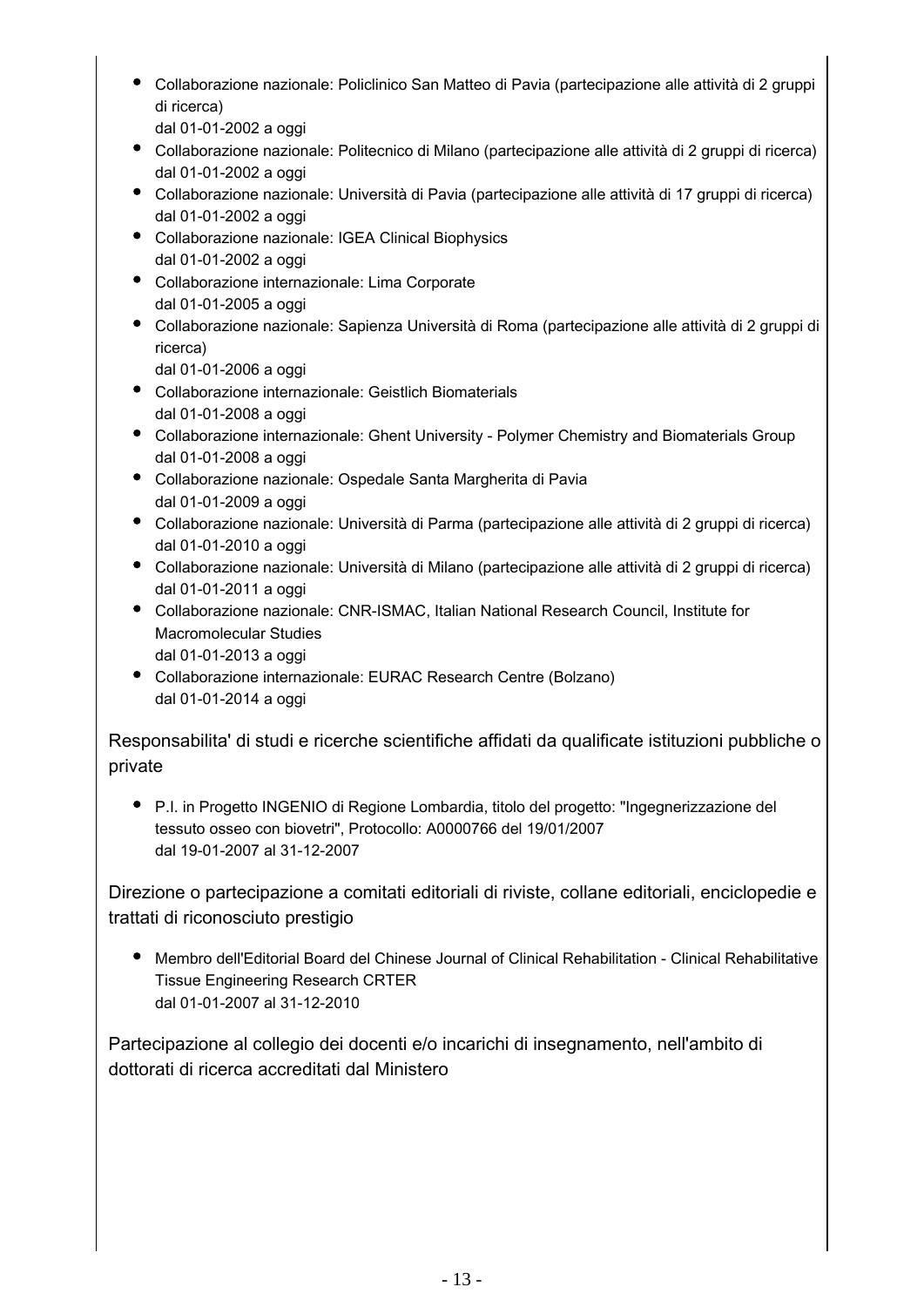- Gli studenti del Dottorato di Ricerca "BIOINGEGNERIA E BIOINFORMATICA" (Università degli Studi di PAVIA, Codice Dottorato = DOT1322581) scelgono regolarmente, a partire dall'A.A. 2011-2012, il mio corso "INGEGNERIA TISSUTALE E LABORATORIO" (Codice = 503308, Laurea Magistrale in Bioingegneria, 6 crediti) dal 26-09-2011 a oggi
- Partecipazione al Collegio dei Docenti del Dottorato di Ricerca: "BIOINGEGNERIA E BIOINFORMATICA"; Università degli Studi di PAVIA; Codice Dottorato = DOT1322581 dal 21-08-2013 a oggi

Premi e riconoscimenti per l'attività scientifica, inclusa l'affiliazione ad accademie di riconosciuto prestigio nel settore

- 2nd prize ESEM (European Society for Engineering and Medicine) at the congress MEDICON and HEALTH TELEMATICS 2004 in Ischia dal 05-08-2004 a oggi
- 1st prize ESEM (European Society for Engineering and Medicine) at the congress EMBEC 2005 in Prague

dal 25-11-2005 a oggi

Premio di Dottorato "Paolo Durst" dal Gruppo Nazionale Italiano di Bioingegneria dal 26-09-2007 a oggi

Specifiche esperienze professionali caratterizzate da attivita' di ricerca attinenti al settore concorsuale

- Relatore in tesi di Laurea Magistrale, Bioingegneria, Università di Pavia: 15 tesi dal 01-01-2003 a oggi
- Relatore in tesi di Laurea, Bioingegneria, Università di Pavia: 31 tesi dal 01-01-2003 a oggi
- Attività di ricerca nel progetto: Fondazione Cariplo Bandi Prioritari (n° 2004.1424/10.8485): Sintesi di tessuto osseo tramite coltura di cellule stromali del midollo osseo all'interno di un bioreattore a perfusione (Responsabile scientifico: prof. F. Benazzo) dal 01-01-2005 al 31-12-2006
- Correlatore in tesi di Medicina e Chirurgia (6° anno), Università di Pavia: 4 tesi dal 01-01-2005 a oggi
- Attività di ricerca nel progetto: MIUR PRIN 2004 (n° 2004095972\_002): Titanio anatasio: a) Analisi in vitro dell'effetto antibatterico verso ceppi che colonizzano la cavità orale; b) Studio in vitro della biocompatibilità verso osteoblasti e fibrobasti gengivali in condizioni statiche e dinamiche (Responsabile scientifico: prof.ssa L. Visai) dal 01-01-2005 al 31-12-2006
- Membro del Centro di Ingegneria Tissutale dell'Università di Pavia dal 01-03-2006 al 01-01-2016
- Attività di ricerca nel progetto: MIUR FIRB (n° RBIP06FH7J): Impiego di cellule staminali, biomateriali e biotecnologie innovative per la produzione di Tessuti Artificiali Umani Trapiantabili (T.A.U.T.) (Responsabile scientifico: prof.ssa M.G. Cusella De Angelis) dal 01-01-2007 al 31-12-2008
- Attività di ricerca nel progetto: Fondazione Cariplo Bandi Prioritari (n° 2006.0581/10.8485): Produzione di Tessuto Osseo Ibrido Trapiantabile (T.O.I.T.) tramite cellule staminali, biomateriali e biotecnologie innovative (Responsabile scientifico: prof. F. Benazzo) dal 01-01-2007 al 31-12-2008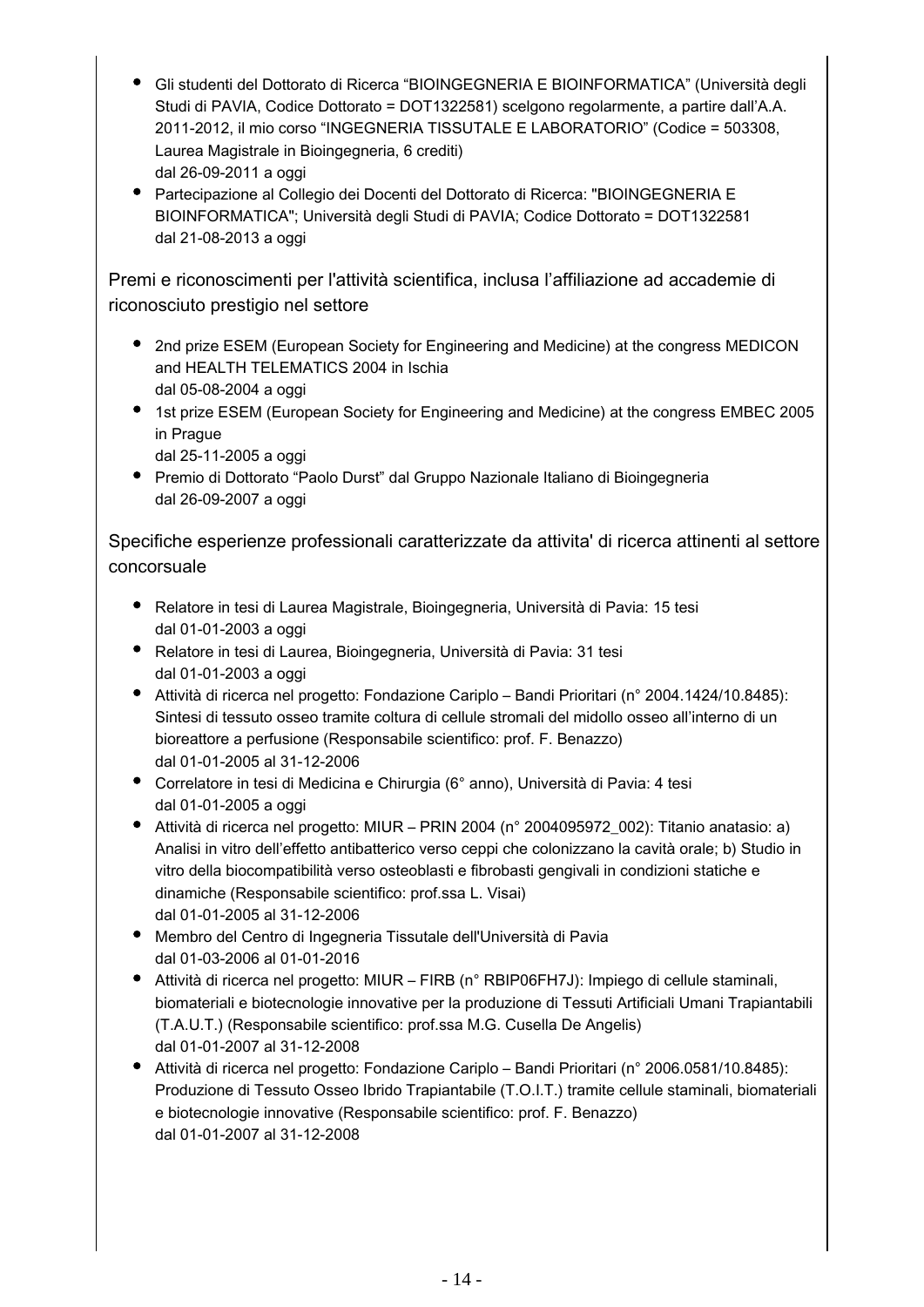- Peer reviewer presso: Acta Biomaterialia (Publisher: Elsevier), Bioelectromagnetics (Publisher: Wiley InterScience), Bioinorganic Chemistry and Applications (Publisher: Hindawi Publishing Corporation), Biomedical Materials (Publisher: Institute of Physics - IOP Publishing), Chinese Journal of Clinical Rehabilitation - Clinical Rehabilitative Tissue Engineering Research, European Cells & Materials (Publisher: AO Foundation), European Journal of Histochemistry (Publisher: PAGEPress), IEEE Proceedings Series (Publisher: IEEE), IFMBE Proceedings Series (Publisher: Springer), International Journal of Artificial Organs (Publisher: Wichtig), International Journal of Immunopathology and Pharmacology (Publisher: Biolife), Journal of Applied Biomaterials and Biomechanics (Publisher: Wichtig), Journal of Biomedical Materials Research (Publisher: Wiley InterScience), Journal of Biomedicine and Biotechnology (Publisher: Hindawi Publishing Corporation), Journal of Biotechnology & Biomaterials (Publisher: OMICS Publishing Group), Measurement Science and Technology (Publisher: Institute of Physics - IOP Publishing), Nanotechnology (Publisher: Institute of Physics - IOP Publishing), Technology and Healthcare (Publisher: IOS Press), Tissue Engineering (Publisher: Mary Ann Liebert) dal 01-01-2007 a oggi
- Attività di ricerca nel progetto: MIUR PRIN 2006 (n° 2006091907 004): Studio in vitro degli effetti della Micro e Nano strutturazione dei biomateriali sull'interazione con monociti/macrofagi (Responsabile scientifico: prof.ssa L. Visai) dal 01-01-2007 al 31-12-2008
- Attività di ricerca nel progetto: MIUR PRIN 2008 (n° 20084XRSBS\_002): Interazione di cellule staminali e biomateriali per lo sviluppo di modelli sperimentali di medicina rigenerativa (Responsabile scientifico: prof. A. Orlacchio) dal 22-03-2010 al 22-09-2012
- Correlatore in tesi della Classe di Scienze e Tecnologie, IUSS Scuola Universitaria Superiore Pavia: 1 tesi

dal 01-01-2011 a oggi

- A partire dall'A.A. 2011-2012: titolare del corso "BIOINGEGNERIA ELETTRONICA ED INFORMATICA" (Codice = 500362, Laurea in Scienze Motorie; Codice = 330007, Laurea in Educazione Fisica e Tecnica Sportiva; Codice = 330107, Laurea in Educazione Motoria Preventiva ed Adattata; Facoltà di Medicina e Chirurgia, Università di Pavia, 6 crediti) dal 01-03-2011 a oggi
- Attività di ricerca nel progetto: INAIL 2010 "Malattie professionali e infortuni": Determinanti biologici e biofisici della risposta cellulare ed integrata ad onde elettromagnetiche: effetti della frequenza, dell'intensità, del tempo di esposizione e loro implicazione per la clinica e per la medicina del lavoro (Responsabile scientifico: prof. G. Ricevuti) dal 01-09-2011 al 01-09-2013
- Attività di ricerca nel progetto: INAIL 2010 "Malattie professionali e infortuni": Effetti dei campi elettromagnetici sulla salute umana: modelli sperimentali in vitro (Responsabile scientifico: prof. A. Lenzi)

dal 01-09-2011 al 01-09-2013

A partire dall'A.A. 2011-2012: titolare del corso "INGEGNERIA TISSUTALE E LABORATORIO" (Codice = 503308, Laurea Magistrale in Bioingegneria, Facoltà di Ingegneria, Università di Pavia, 6 crediti)

dal 26-09-2011 a oggi

- Membro interno della Commissione dell'Esame Finale di Dottorato in "Bioingegneria e Bioinformatica" (Ciclo XXIV - 2008/2011), Università di Pavia dal 01-02-2012 a oggi
- Tutor di dottorato in "Bioingegneria e Bioinformatica", Università di Pavia: 2 studenti di dottorato dal 01-11-2013 a oggi
- Membro aggregato della Commissione Esame di Stato 2015 (professione di ingegnere) dal 01-01-2015 al 31-12-2015
- Membro del Centre for Health Technology dell'Università di Pavia (Piano Strategico Tematico di Ateneo 2015-2017) dal 01-01-2015 a oggi